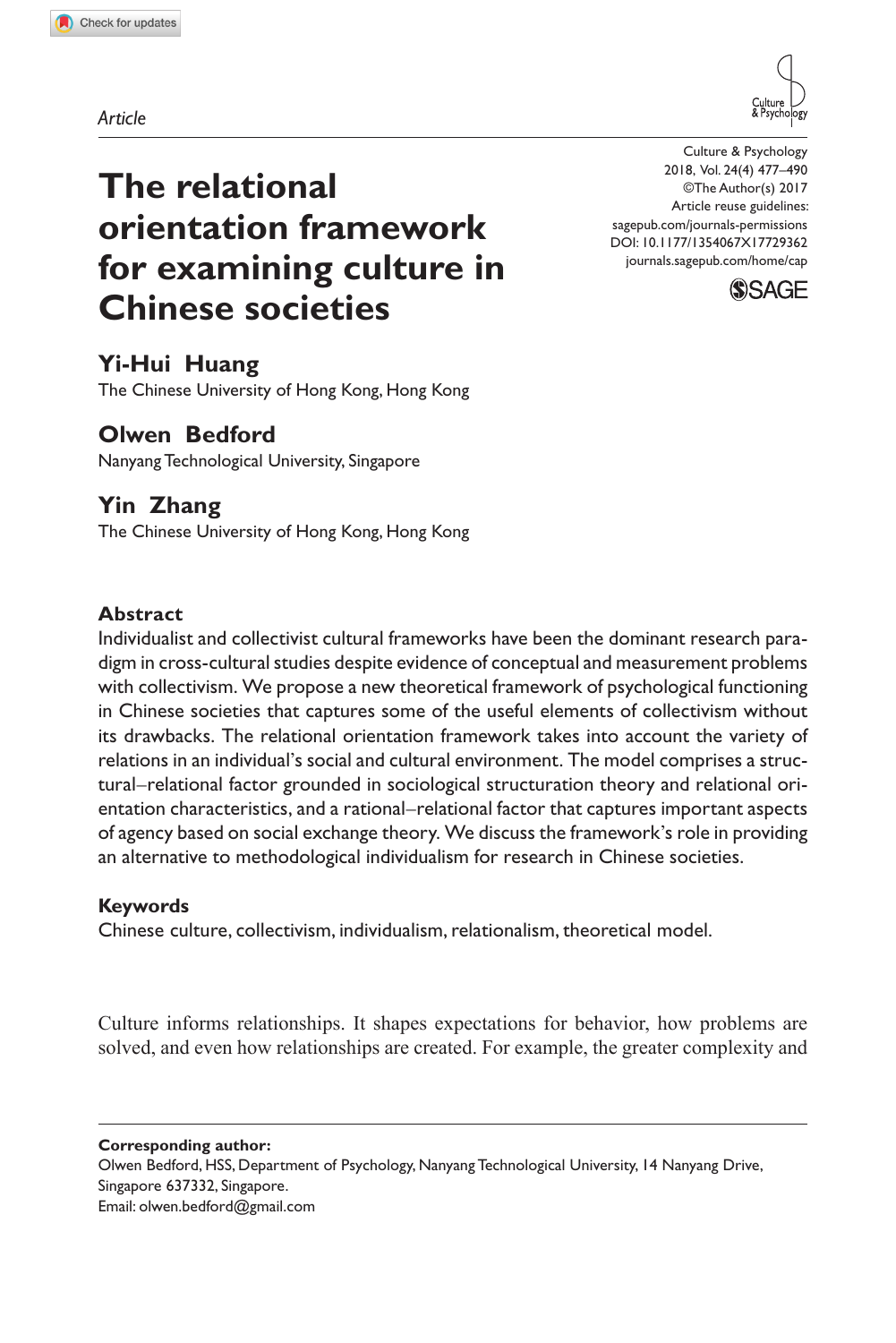dynamicism of organizations due to increased economic ties and migrating workforces has made understanding culture's influence on workplace relationships, managerial behavior, and organizational performance of key importance in today's globalized work environment. How do business scholars capture the impact of culture? The dominant research paradigm in cross-cultural studies for decades has been Geert Hofstede's (1980) well-known individualist and collectivist (IC) cultural frameworks. The IC frameworks capture cultural differences by reflecting contrasting views for understanding individuals. According to a review of 170 studies investigating IC concepts, the core element of individualism is "the assumption that individuals are independent of one another" while the core element of collectivism is "the assumption that groups bind and mutually obligate individuals" (Oyserman, Coon, & Kemmelmeier, 2002, p. 5). In other words, the key difference in these two frameworks is the emphasis on defining individuals through traits inherent in the individual as opposed to defining individuals through the connections and obligations inherent in their relationships.

A recent meta-analysis of over 500 studies indicated that the IC framework accounts for 88% of all reported effects of cultural values in the workplace (Taras, Kirkman, & Steel, 2010). It is the most popular cultural construct. Despite its popularity, a number of criticisms have been levied at the IC framework, and at the notion of collectivism in particular, due to problems with conceptualization and measurement (Voronov & Singer, 2002). A growing number of scholars have called for "another way to study culture" (Fiske, 2002, p. 84) and pointed out the "need to go beyond such a framework" (Miller, 2002, p. 104).

The goal of this paper is to take the first step in answering the call for an alternative tool for studying culture that can capture some of the useful elements of collectivism without its drawbacks. In this paper, we develop a relational orientation framework to answer this challenge in the context of Chinese culture. In the following, we first identify three main problems with the conceptualization of collectivism. Next, we highlight how methodological individualism is often embedded in research based on the individualist–collectivist paradigm and discuss the issues this practice raises for researchers in non-Western societies. We then review previous relation-centered approaches to analyze the psychology of Confucian traditions and develop our proposed framework.

#### **Problems with collectivism**

A careful review and reanalysis of the data in the previous literature, Schimmack, Oishi, and Diener (2005) indicated that the conceptual definition of individualism is clear, instruments for measuring it are significant, and it is a valid and important dimension for measuring cultural differences. However, they found that the definitions of collectivism are ambiguous and varied, and the validities of the instruments for measuring it are undetermined. Schimmack et al. concluded that it is necessary to reevaluate the meaning of collectivism. This is not a new observation. Oyserman et al.'s (2002) comprehensive review of the IC literature to date identified similar weaknesses in theoretical conception and measurement of collectivism. Fiske (2002) criticized the conceptualization of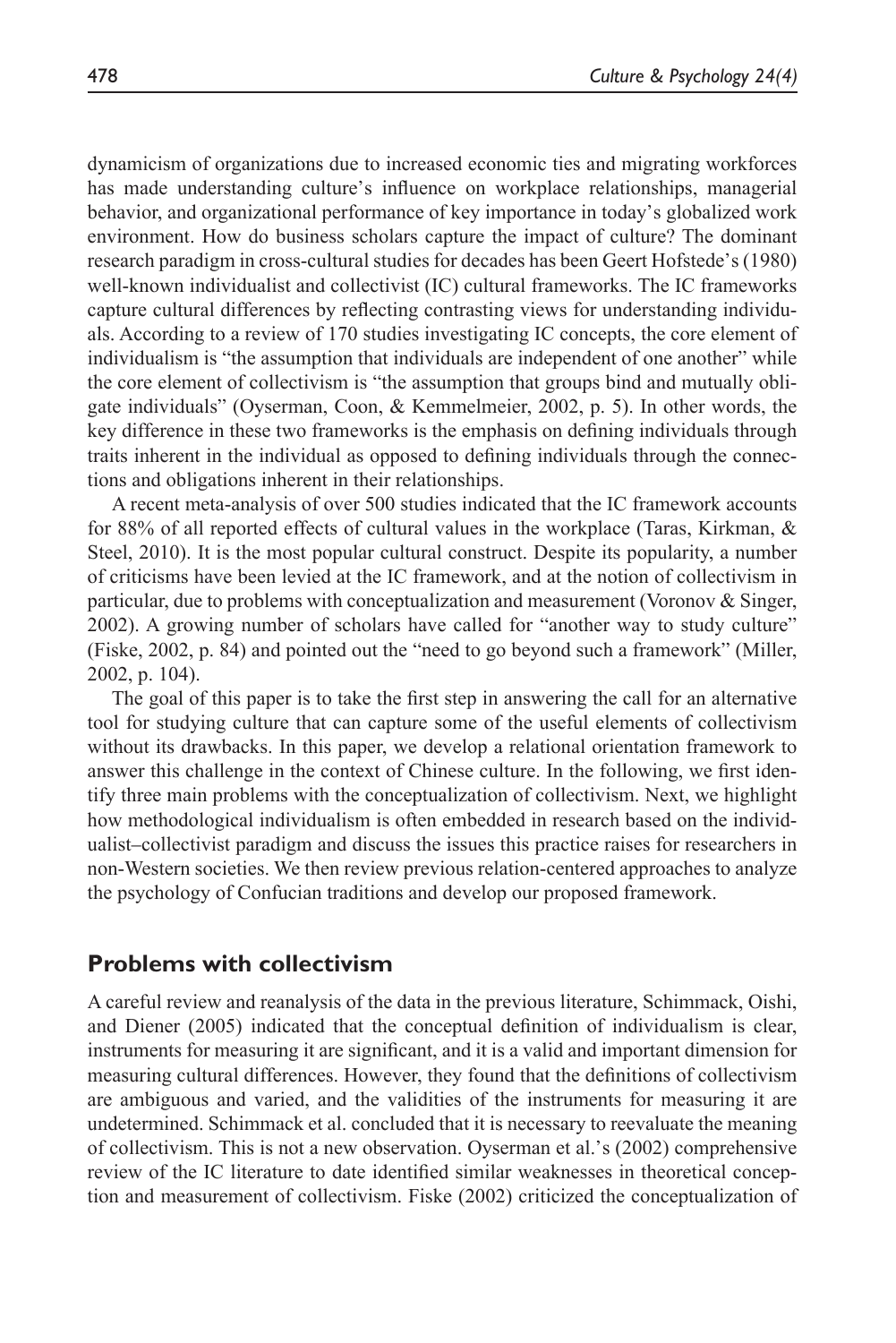collectivism by pointing out that individualism is the sum of cultural characteristics by which Americans define themselves, while collectivism is a formalization of the characteristics of the "antithetical other" in accordance with the American ideological understanding that "[w]e are not that kind of person" (p. 84). Thus, it is not surprising to find problems with its conceptualization.

We identified three main problem areas that scholars have highlighted in the conceptualization of collectivism. First, it is often applied in a way that conflates social bonds with all kinds of groups and networks (Brewer & Chen, 2007). When *collectivism* is used as an umbrella term, the many types of social relations within societies become obscured. For example, the term *collectivism* is often applied to assert that all relations with in-groups are of the communal sharing variety, or that pursuing group goals is always collectivistic (Miller, 2002), both of which are overgeneralizations. When types of social relations (e.g. peers, colleagues, friends, dyads, groups) are not distinguished, it is difficult to use collectivism to discriminate between societies labeled collectivistic. For example, Dien (1999) argued that although both Chinese and Japanese societies are labeled collectivistic, the Chinese maintain an authority-directed orientation while retaining strong individuality, which contrasts sharply with the Japanese pattern of peergroup orientation. Collectivism is unable to capture this distinction.

A second problem has been that the term *collectivism* is often applied in a way that conflates distinct types of autonomy (Oyserman et al., 2002). That is, collectivism is often depicted as subordination of the self to the group, which means that collectivism entails less of a sense of agency than individualism and assumes an opposition between the self and social requirements (Miller, 2002). In fact, people in cultures labeled as collectivist may not experience opposition between the self and social requirements because such cultures emphasize role-related expectations as expressions of the self. For example, fulfilling filial obligations stems from relational autonomy (Yeh, Bedford, & Yang, 2009). Separateness and relatedness can be equally agentic. Meeting social obligations does not indicate a lack of agency; agency should not be confounded with individualism. Instead, it acts as a "link between a social unit, such as a person or a group, and the larger social context, such as the community or society" (Horvath, 1998, p. 168) and refers to motivated action with a sense of efficacy toward a desired outcome. It allows individuals to adapt to the changing demands of the environment.

The third problem area is that many measures of collectivism include items that do not discriminate collectivist from individualist cultures, such as *familism* and *pleasure of belongingness* (see Oyserman et al., 2002 for a discussion of problems with these concepts). Thus, although the IC framework suggests that individualism is dominant in the West and collectivism is dominant in non-Western societies, findings from a number of studies contradict this claim. Fjneman et al. (1996) examined a number of the so-called individualist (e.g. the United States) and collectivist countries (e.g. Hong Kong) and found no difference in expectation to provide for others, supposedly a collectivist characteristic. In fact, a number of researchers have found that Americans, the most individualistic society, are no less collectivistic than people from Confucian societies. For example, Americans score the same on collectivism as Koreans, and they are higher on collectivism than Japanese on collectivism items such as *belonging to the ingroup*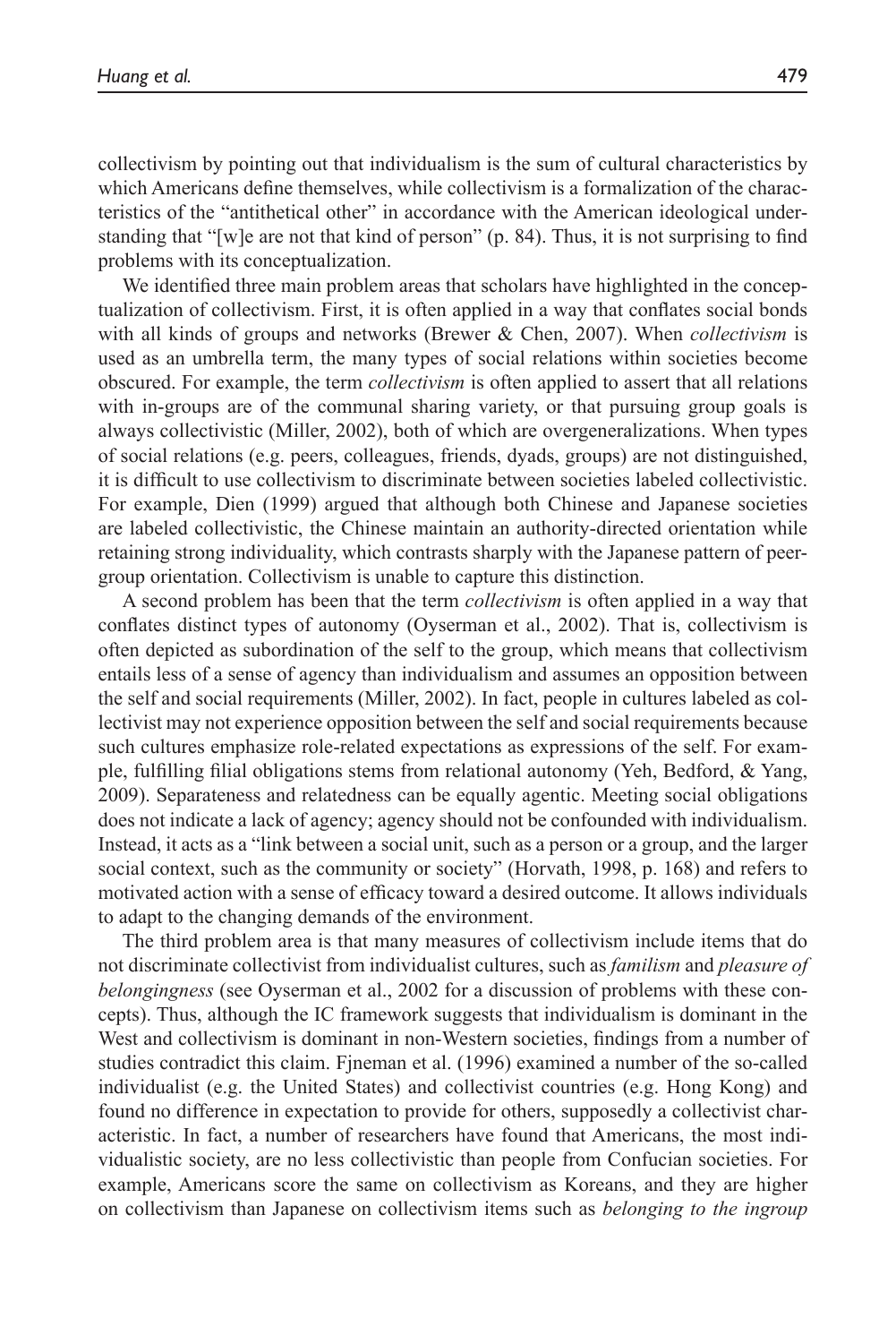(Morling & Lamoreaux, 2008). Part of the problem is that the IC framework disregards the contextual specificity of cultural precepts. For example, Americans (who are very individualistic at work) may be highly collectivistic at home or church (Fiske, 2002). In a study of three collectivistic nations (Japan, Iran, and the PRC), only in Japan did collectivist behavior carry over from home life to the workplace (Tayeb, 1994). This tendency to neglect context reflects an emphasis on methodological individualism.

#### **Methodological individualism**

A major concern surrounding the IC framework has been the tendency to use an understanding of human nature based on individualism in order to comprehend non-Western societies (Oyserman et al., 2002). *Methodological individualism* – the view that social phenomena can only be understood through examination of the motivations and actions of individual agents – is embedded in mainstream psychological norms for healthy functioning. It has its roots in Western philosophical traditions involving the analysis of metaphysical identity inherited from the philosophy of early Greece. Research conducted with this perspective assumes the universality of psychological processes that are derived from mainstream Western psychological theories constructed on the normative presumptions of individualism. It entails testing existing psychological theories in diverse cultural contexts with culture considered to be the independent variable that impacts psychological processes, which are the dependent variables.

Psychologists from non-Western societies have highlighted that methodological individualism provides an incomplete understanding of people in non-Western societies (Hwang, 2014). From their perspective, because particular dispositions are formed and enacted in specific social and cultural contexts, a comprehensive understanding of psychological phenomenon is not possible without consideration of the context. In other words, by ignoring the fact that many Western theories of social psychology are culturally bound, duplication of a Western paradigm in non-Western countries can result in the neglect of cultural factors that influence the development and manifestation of behavior with the implication that they cannot solve the problems encountered in the daily lives of local people.

Because the IC research paradigm was constructed on the presumptions of individualism without a genuine consideration of non-Western cultures, claims of its universal applicability are questionable (Morling  $&$  Lamoreaux, 2008). In order to make progress in understanding the psychology of people in non-Western countries, an alternative to methodological individualism is needed. Although Oyserman et al. (2002) suggested that there may be a collectivism-based option to the individualist understanding of human nature, problems with the conceptualization of collectivism have led to calls for an entirely new theoretical model for psychological investigation (Wang, 2014). We propose relationalism as a possibility for organizing research aimed at understanding individuals in a Chinese context.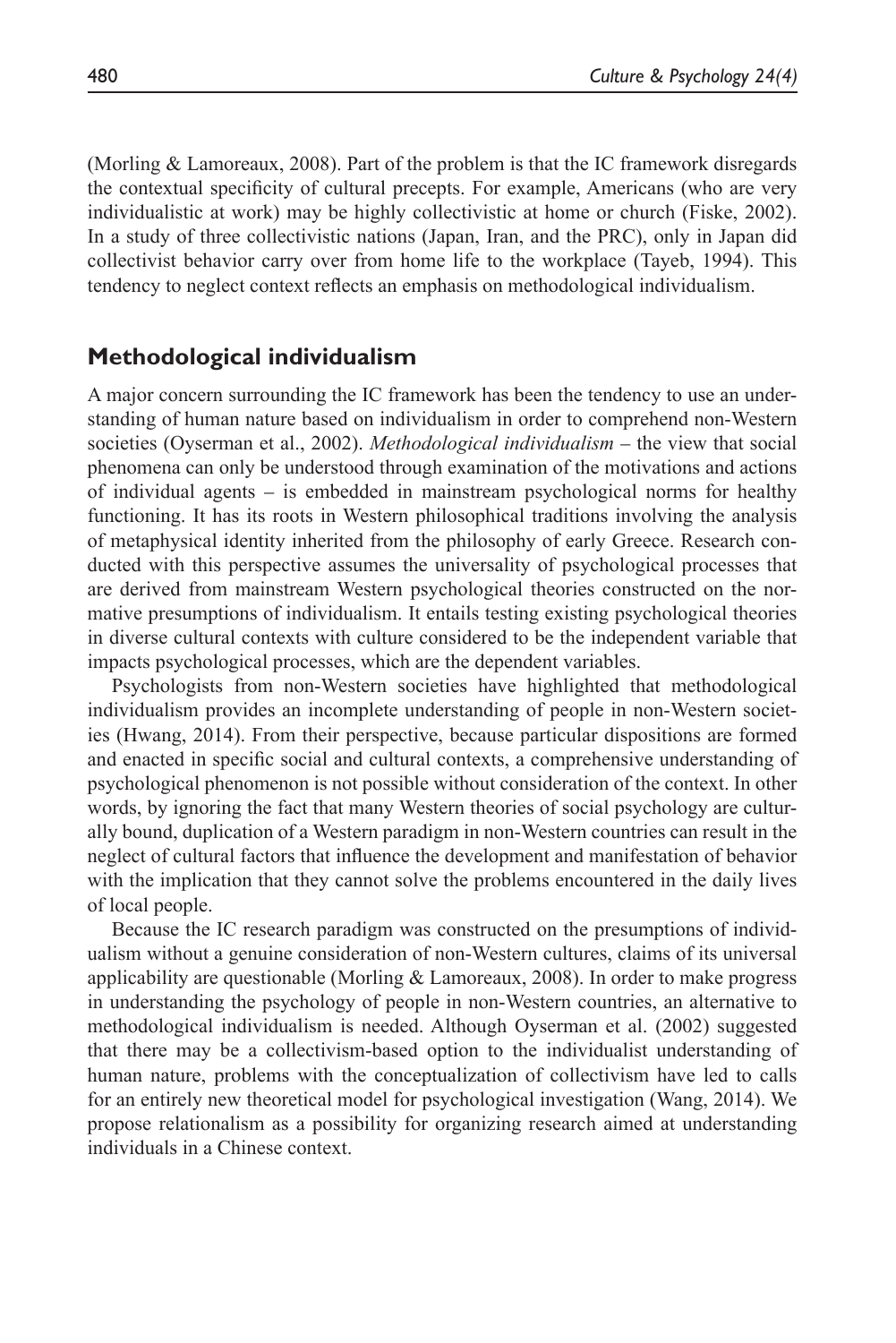## **Relational orientation**

In some respects, the tension between a focus on individuals versus a focus on context is a reflection of the historical tension between the disciplines of psychology and sociology. Although mainstream psychologists, particularly personality psychologists, have tended to explain social phenomena on the basis of psychological knowledge about individuals, sociologists (and economists and political scientists) have long taken an opposing tack by explaining social phenomena without reference to individuals. For example, Durkheim (1895/1938)) famously emphasized that social facts are external to, and not dependent upon, facts about the individual, asserting, "Every time that a social phenomenon is directly explained by a psychological phenomenon, we may be sure that the explanation is false" (p. 129). This point of view emphasizes that the constraints and opportunities inherent in social structures have a more pronounced effect on human behavior than subjective states (Mizruchi, 1994). The structural functionalist school of sociology argues that individuals' expectations regarding other people's actions and reactions are derived from the norms, customs, traditions, and institutions that support the society as a whole (Parsons, 1975).

A number of Chinese scholars have drawn on this type of sociological perspective in exploring a relation-centered approach to analyzing the psychology of Confucian traditions. Hwang (1987) dubbed this body of work *Chinese relationalism* – the conceptualization of social existence as relation-centered as opposed to individual-centered. In the following, we integrate the work of a number of scholars of Chinese relationalism to develop our framework.

We begin with the work of Ho (1991), who aimed specifically to provide an alternative to methodological individualism for conducting psychological research in Confucian societies. Ho proposed the concept of *relational orientation* and argued that social actions follow not so much from an individual's internal feelings or needs as they do from the individual's perceptions of relationships with other people, which are shaped by shared meaning. This perspective highlights how the presence of others is always part of the calculation of social behavior, similar to Parsons' (1975) sociological argument. According to Ho, the unit of analysis should not be the *individual*, but the *individual-in-relations*. The relational process exists prior to the concept of entities (Gergen, 1994). Ho asserted that relationships may be culturally defined, as with role relationships, or socially defined, as with status relationships. Role and status relationships have enduring structural properties that are invariant across social situations. People exist through and are defined by their relationships to others; social order is ensured when all parties honor the requirements of their roles. Thus, from a relational orientation perspective, attempts to predict social behavior by individual variables alone are likely to be incomplete at best because important determinants of social behavior are located externally in the relational context, as opposed to internally within the individual.

Ho's (1991) theory of relational orientation differs from collectivism in that the emphasis is on relationships rather than on collective interests. Loyalties based on personal relationships within a collective can contradict or even subvert the interests of the larger group. Thus, it is important to recognize the constraints and requirements of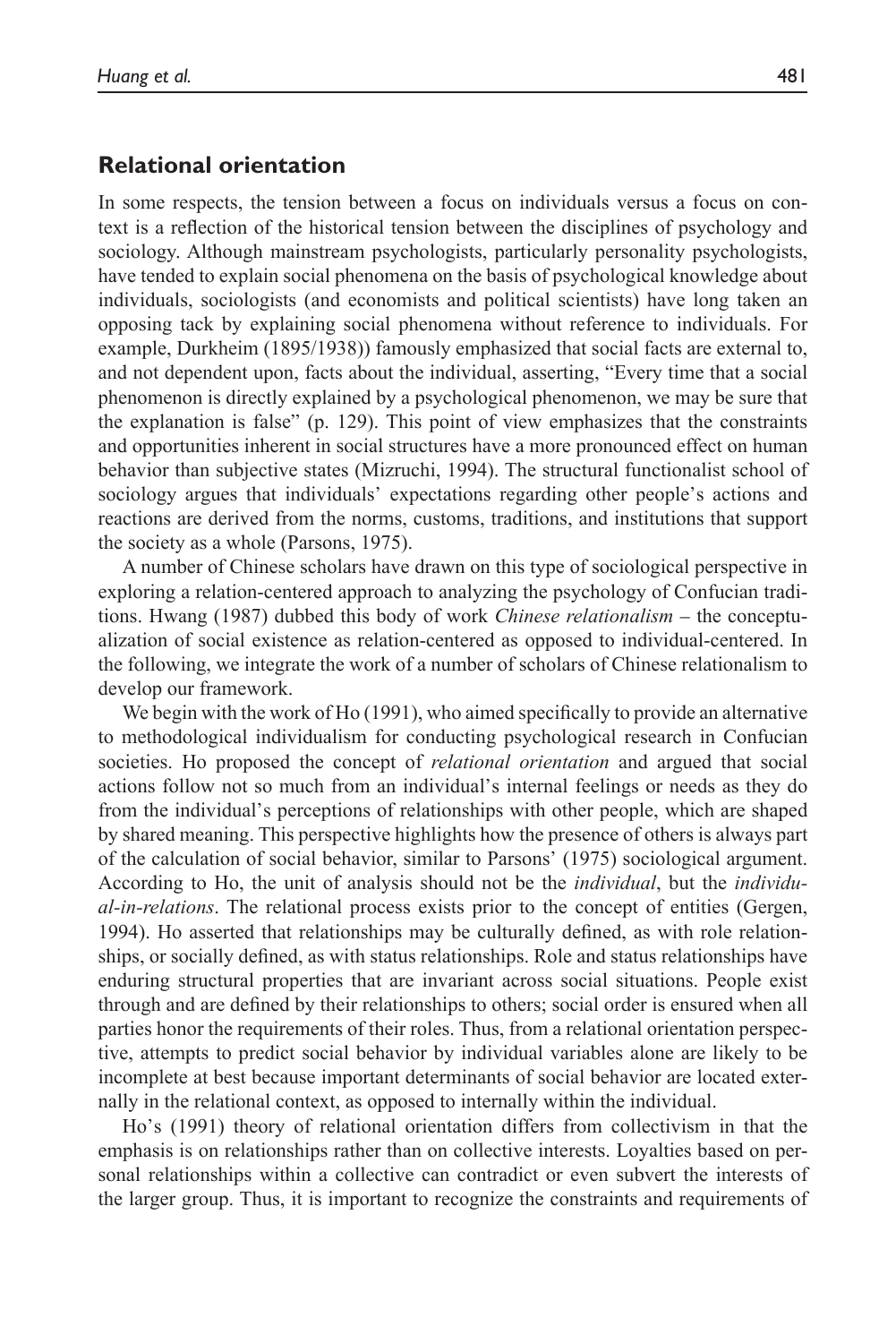various kinds of relationships and to understand the normative expectations and behavioral rules governing them in order to assess the impact of those relationships on social behavior.

Ho's (1998) theoretical construction, relational orientation, was meant to capture the essence of social behavioral patterns in Confucian cultures. However, Ho's theory is subject to some of the same criticism as collectivism. Although it did move beyond Hsu's model of situational determinism, it still did not address how individuals achieve personal goals in the face of these strict role obligations. Individuals are seen as constrained by their roles and by the obligatory imperatives of those roles. In fact, a number of studies have portrayed autonomy as conflicting or opposed to relatedness (see Kagitcibasi, 2005) just as researchers have questioned whether autonomy is important or even exists in collectivistic cultures (Miller, 2002). Thus, the challenge is to develop a conceptualization of a relational self in which this self is expressed through social structures in interaction and yet in which self-interested action is still possible. We meet that challenge head on with our proposed framework.

#### **The relational orientation framework**

Sociologists have long grappled with the question of agency. In response, Giddens (1984) proposed structuration theory, which encompasses both structure and agency without giving primacy to either. According to structuration theory, individuals interact with structures as a system of norms and are able to alter their status in the social structure through reflexivity; structural factors do not preclude agentic behavior (Mizruchi, 1994). Instead, as Emirbayer (1997) proposed in his relational manifesto, social relations are a dynamic process. That is, in contrast to the substantialist mainstream psychological models that start with an understanding of the internal traits of individuals, relationships are a starting point for understanding psychological functioning. This perspective transforms the conceptualization of agency from a will generated internally within individuals to a dynamic between individuals and situations.

We invoke Giddens' (1984) structuration theory as the architecture of our proposed framework: we propose that structural–relational and rational–relational (agentic) factors co-exist to influence behavior. In the following, we first develop the components of the structural–relational aspect of our model and then connect it to the rational–relational components. We draw on the work of two major psychology theorists of Chinese social behavior, K. S. Yang and K.-K. Hwang, to provide the building blocks for the two elements in Giddens' architecture.

K. S. Yang (1995) proposed a theory of Chinese social orientation based on his analysis of structural factors present in Confucian societies. We drew on his theory to develop the structural–relational component of our model. Although Yang recognized the tension between agency and the pressures arising from social structures, his emphasis was on conformity. He did not address the ways in which individuals act with self-interest in consideration of these norms, or the conditions under which they might subvert norms. In order to include agency in our model, we applied K.-K. Hwang's (1987) face and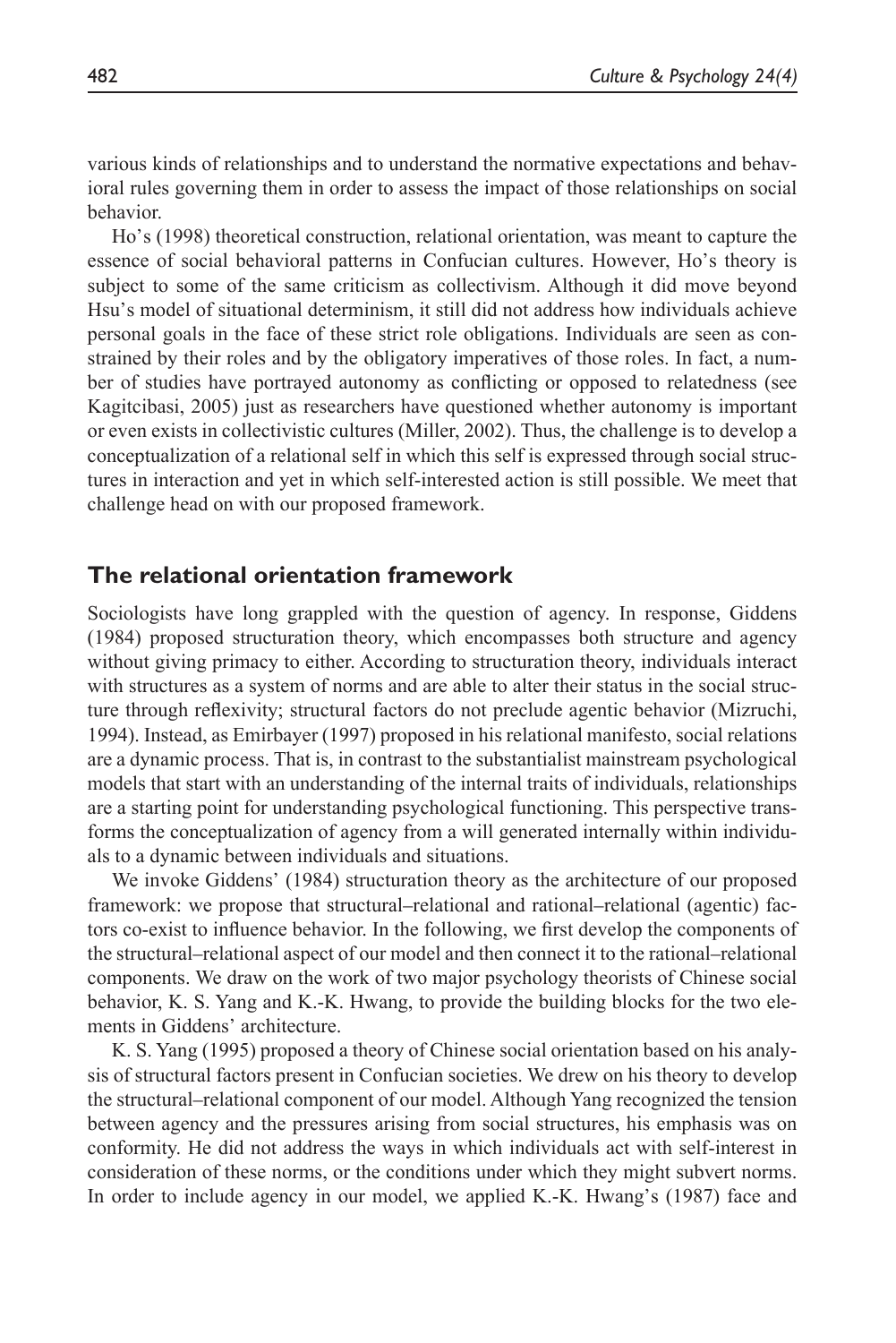favor model, which draws on social exchange and rational choice theories, to integrate role relations into agentic decision-making and to propose the components of the rational–relational factor.

#### *The structural component*

Psychologist K. S. Yang (1995) argued that the defining characteristic of Chinese societies is social orientation, which cannot be understood without reference to social structures. Yang conceptualized the person and the (physical and social) environment as "an indivisible whole of two constantly interacting and interpenetrating parts" that are "structurally articulated but functionally inseparable" (p. 19). Yang described the tension between the person and the environment as a tension between autonomy and homonomy (trying to control or bend social structures in the environment vs. trying to fit in with them). He integrated the work of sociologists and anthropologists (e.g. Ho, 1991) to identify five key Chinese environmental structures: relational formalism, relational particularism, relational interdependence, relational fatalism, and relational harmony. We adopt Yang's social relational orientation features as the dimensions of the structural factor of our model. Each is summarized in the following.

*Relational formalism* refers to a tendency to use interpersonal relations to define status. For example, a person may obtain status by virtue of being a friend of a person of high standing, such as a government official. When status is defined in terms of relations, people define themselves and others in terms of social roles. Interpersonal relations are formalized in the respect that the structure of relations cannot be changed by the actors. The boundaries of any given relationship are defined by dyadic roles, which serve as a guide to proper behavior in the relationship. In other words, the format for interaction is not determined by the individuals themselves, but by their roles in relation to one another. Roles and their related behaviors are to a great extent fixed. For example, the *wu lun* (five cardinal relations) describe the specific obligations and responsibilities of father–son, ruler–minister, husband–wife, older–younger siblings, and friend–friend dyads.

*Relational particularism* refers to perception that relationships should be differentiated according to the degree of intimacy and hierarchy, and that ethical behavior requires favoring those with whom one is most intimate and showing respect for all superiors (Hwang, 1987). A person's standing in this differential order determines how that person will be treated. Because relationships can be dynamic, interacting with others requires continual assessment of the status of the relationship so as to know how to respond to requests and ensure behavior is ethical.

Third, recognizing the primacy of roles inherently entails acknowledgement of *relational interdependence*. K. S. Yang (1995) argued that almost all interactions are role interactions and emphasized the structurally complementary nature of interaction due to the reliance on predefined dyadic roles as cues for proper behavior. That is, the behavioral prescriptions for a given role are defined in terms of the partner's role. Interdependence is key in that performing one's role fully depends on the partner playing his or her role correctly. If both parties play their roles, both benefit, although the greater benefit goes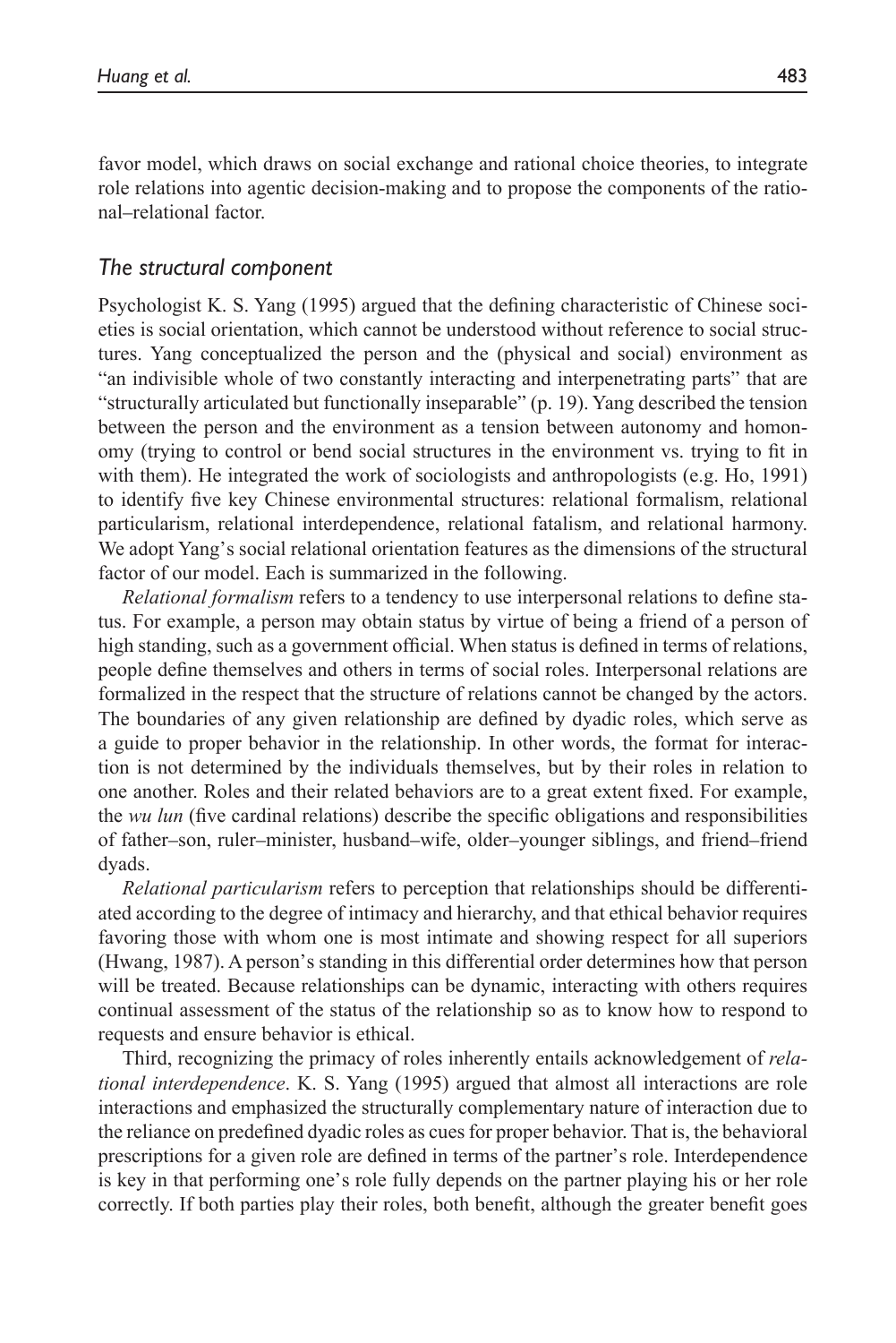| Dimension                           | Definition                                                                                                                                       |
|-------------------------------------|--------------------------------------------------------------------------------------------------------------------------------------------------|
| Structural relation-centered factor |                                                                                                                                                  |
| Relational<br>formalism             | Belief that interpersonal interactions primarily hinge on the roles<br>assumed in a given relationship                                           |
| Relational<br>particularism         | The tendency to differentiate relationships according to the degree of<br>intimacy and hierarchy                                                 |
| Relational<br>interdependence       | Belief in the structurally complementary nature of interaction due to<br>reliance on predefined dyadic roles as cues for proper behavior         |
| Relational fatalism                 | The belief that certain relationships are meant to happen and that the<br>duration or even outcome of the relationship is predetermined          |
| Harmony                             | Valuing harmony as an end in itself. Belief that harmony is obtained<br>when each person knows his or her role and acts in accordance with<br>it |
| Rational relation-centered factor   |                                                                                                                                                  |
| Importance                          | Recognizing the critical importance of relationships to every aspect of<br>daily life                                                            |
| Resource                            | Viewing relationships as a resource for development                                                                                              |
| Reliance                            | Reliance on relationships to solve problems                                                                                                      |
| Advantage                           | Expecting relationship advantages that provide preemptive benefits at<br>the expense of others                                                   |

**Table 1.** Definitions of the dimensions of the structural and rational factors.

to the party with greater power. This interdependence entails an emphasis on reciprocity, which ensures equilibrium (a sense of fairness) in the relationship.

Fourth, *relational fatalism* encompasses the notion that certain relationships are meant to happen. It pertains to the occurrence of patterns of interpersonal relationships and even the duration and outcome of a relationship. As relationships may be the result of destiny, they should be accepted without complaint; one cannot change one's fate. Individuals do not create relationships, they receive them. This mindset allows for greater stability in interpersonal relations and supports the endurance of the family and the society.

The final component is *harmony.* Harmony is pursued for its own sake as an ultimate value in and of itself. Harmony is obtained when each person knows his or her role and acts in accordance with that role. Upsetting harmony not only disrupts one's own identity in the social system but may also disrupt others' identity. Thus, a person who acts outside of his or her prescribed role and violates harmony may be considered morally lacking (Bedford & Hwang, 2003).

Persons who endorse these five components are likely to be highly sensitive to interpersonal structural–relational aspects of the environment. The dimensions are summarized in Table 1.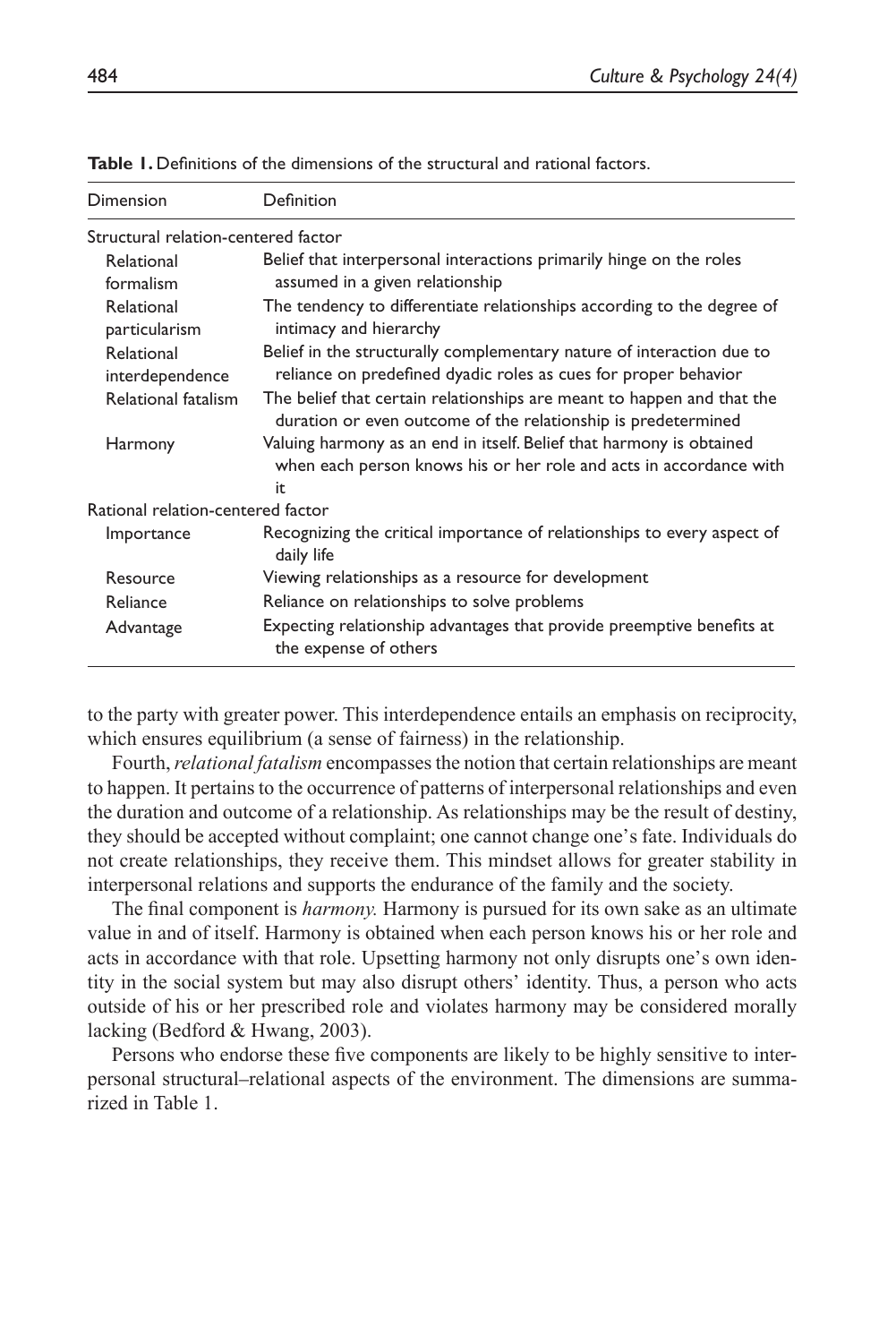## *The rational component*

In order to incorporate individual agency and rational self-interest into our proposed model, we draw on a model of Chinese relations informed by social exchange theories, which feature many of the main assumptions found in rational choice theory. K.-K. Hwang's (1987) model of face and favor in Chinese societies illustrates the psychological process of social exchange and depicts the ways in which individuals in Chinese societies make resource allocation decisions. Hwang's (2014) model was intended "to represent universal mechanisms of self and social interaction that can be applied to any culture" (p. 40), although he created it based on analysis of Confucian traditions. According to the face and favor model, a resource allocator must first judge the nature of the relationship with the petitioner (their roles in relation to one another) according the intimacy/distance and superiority/inferiority in order to determine the correct decision-making norms: equality, equity, or need. The individual can then conduct an instrumental cost-benefit analysis that encompasses structural–relational considerations. For example, an exchange with a stranger would be conducted according to equity norms such that no exchange is possible unless both parties perceive the exchange to be equitable. Exchanges with family members are based on perceived need. According to Hwang's model, the constraints of the role one plays in relation to the target of interaction (structural factors) influence the extent to which the rational instrumental qualities of interaction are emphasized, and the ways in which they are enacted. Thus, we assert that Hwang's model is a natural counterpart to K. S. Yang's structural dimensions as it supports the interrelated nature of the structural and agentic (rational) factors. Moreover, Hwang (2014) described his model as a theoretical model of intentional psychology (rather than causal psychology) emphasizing the "intentional will to choose and make decisions" (p. 49).

Hwang never proposed any dimensions to support his rational exchange perspective. However, other scholars have begun this work. Using survey data from 1250 students in China, Zuo (2002) identified some cognitive and behavioral strategies for relational exchange. Building on Zuo's results, Huang (2002) used qualitative methods with professionals in Taiwan to identify four dimensions of a relational-exchange orientation that support an inclination for concern with the exchange of social resources. We adopt Huang's four dimensions to propose our rational–relational dimension: (1) *Relational importance*: A general belief in the critical importance of relationships to every aspect of daily life and recognition that it would be difficult to succeed in life without relationships. It encompasses a belief that having the right relationships can make your life better. (2) *Relational resources*: Belief that relationships are a resource for development. Relationships can be built through the exchange of favors, and accumulating relationships means having more opportunities and options in the future. (3) *Relational reliance*: The belief that if one encounters difficulty, one need not try to handle it on one's own. Instead, there is an expectation that problems can and should be solved through one's connections and relationships. Others may even have an obligation to help you. And (4) *Relational advantages*: The belief that particular relationships should bring special benefits that may be at the expense of other people. Gaining advantages over others due to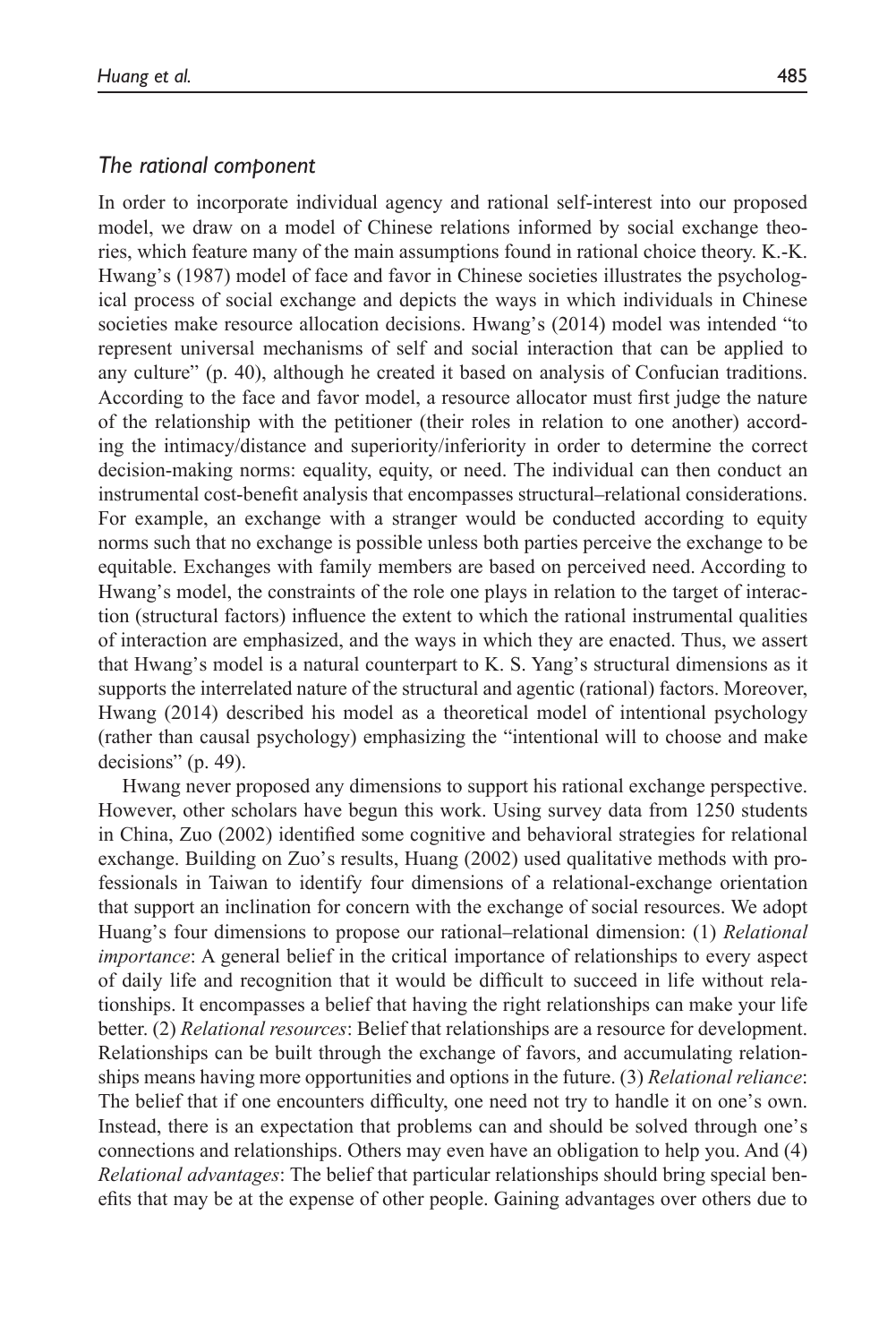one's connections is expected and seen as a normal strategy for obtaining the resources one needs in life. The four components of the rational–relational factor are displayed in Table 1.

# **Discussion**

We began this article by highlighting shortcomings in the conceptualization of collectivism and with the methodological individualism embedded in application of the IC framework in psychological research. We took inspiration from the call for an alternative to collectivism to reexamine Ho's (1991) proposition of methodological relationalism for investigating Chinese culture. Our analysis of Ho's work highlighted confounds with collectivism and a failure to address agency. We applied Giddens' (1984) structuration theory (which highlights the dual and intertwined importance of both macro-level structures and micro-level agency in understanding behavior) to create the architecture for our dual factor framework. We developed the building blocks for each factor from the work of Chinese scholars. The structural–relational factor rests on the dual premises that human actions are affected by social structure, and that the foundation of social order is that people have common beliefs or values and common standards for conduct. In our framework, the structural–relational elements (relational formalism, relational particularism, relational interdependence, relational fatalism, and harmony) shape the individual's position in the social network and reflect aspects of traditional Chinese values. The rational–relational factor shares a common theoretical foundation with exchange theory. The dimensions of our rational factor depict an individual's orientation to exchange aspects of relationships: importance, resource, reliance, advantages. Combining these two factors addresses both the concern that structural models neglect agency, and the concern that rational models neglect external factors; each element provides what the other lacks. We believe that our proposed framework addresses some of the shortcomings of collectivism, while also offering an alternative approach for framing research: methodological relationalism. We discuss each in the following.

## *The relational orientation framework and collectivism*

Our framework captures some important elements of collectivism (duty and harmony), while offering a solution to some of its main criticisms. For example, the most basic way of defining collectivism is the extent to which duty to the in-group is valued (Oyserman et al., 2002). Our framework captures this element through the structural–relational components of relational formalism and relational particularism. Another indicator of collectivism is the extent to which group harmony is valued. Our framework captures this element through the structural–relational components of harmony and interdependence. It provides a more nuanced assessment because it allows the flexibility to consider dyadic relations and differentiated role requirements instead of relying solely on a general concept of *the group*, which is difficult to define across contexts and cultures. Our relational orientation framework also avoids the concepts of *familism* and *pleasure*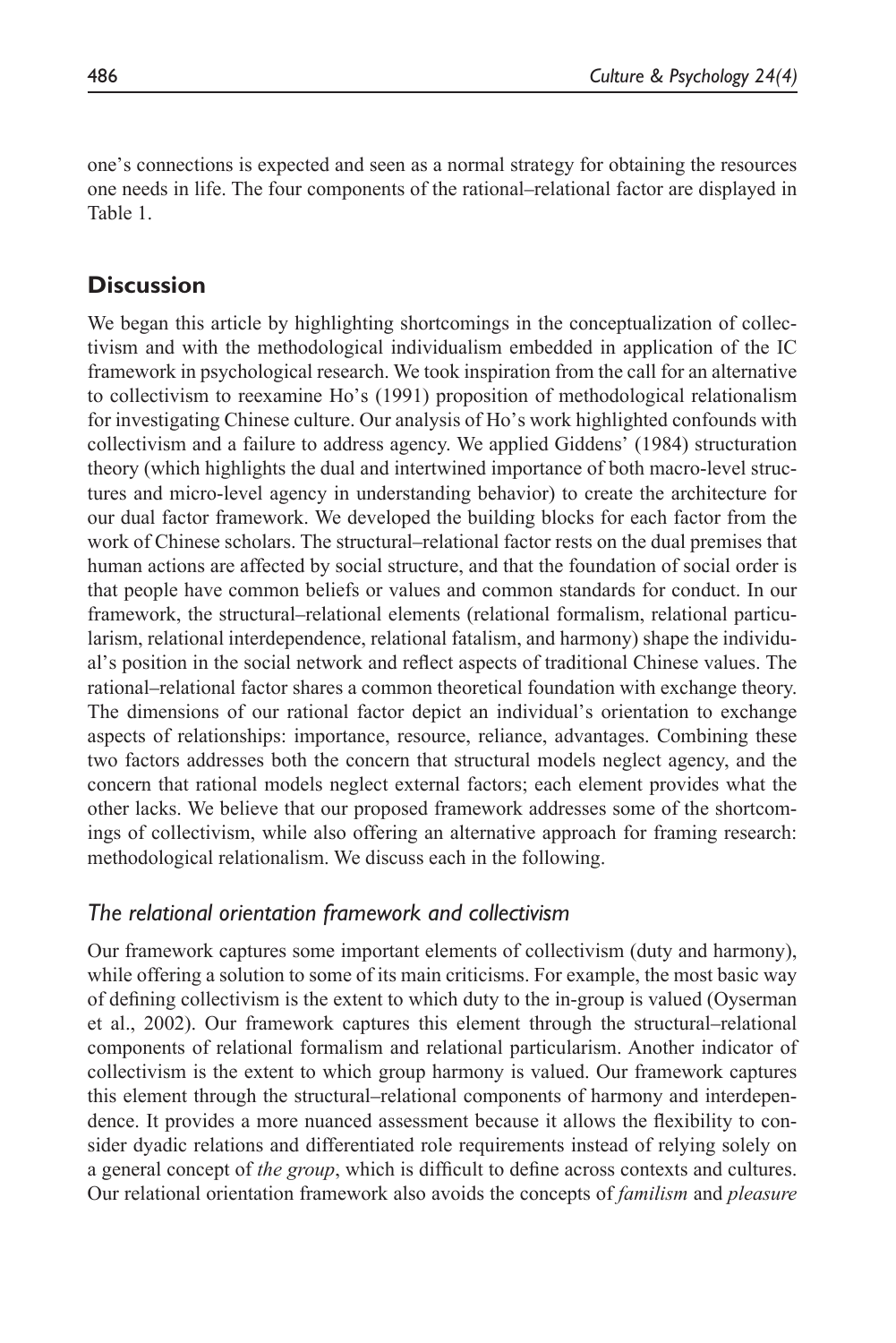*of belongingness*, which have encumbered the individualism–collectivism framework as they do not discriminate between individualist and other cultures (see Oyserman et al., 2002 for a discussion of problems with these concepts).

Another criticism of collectivism has been that researchers often mix up different kinds of social relationships, or use the blanket term *collectivism* to represent them all. For example, H. Yang, Van de Vliert, Shi, and Huang (2008) used *communal sharing* to represent collectivist coworker relations in a Chinese company, and *exchange relations* to represent individualist coworker relations in a European firm. This characterization of relations is too broad on both counts as it fails to consider the different types of relationships that may be present in a single context, painting all colleagues with the same brush. Our framework captures a culturally universal element, exchange relations, and relates it to specific aspects of role relations, which allows the relative importance of various role relationships to be taken into account such that equity norms are not predicted to be applied universally across all relations. Instead, a person can conduct a cost-benefit analysis and apply the norms most appropriate to the relationship. And finally, whereas collectivism has been equated with a lack of agency, the relational orientation framework integrates agency into relational orientation by introducing Hwang's (1987) face and favor model, which emphasizes intentional decision-making in a relational context.

## *Methodological relationalism*

Psychological research consists of two steps: theoretical construction and empirical research. Most mainstream psychology theories are constructed on the basis of particular groups in individualist cultures. Psychological research in a Chinese context therefore requires construction of a culture-inclusive theory by considering concepts that are shared by the local population. It is important to develop culture-inclusive theories because without them, research in non-Western societies will continue to be dominated by mainstream psychology theories, which rely on methodological individualism (see Gergen, 1994) and may fail to address concepts important or even relevant to the local population. The relational orientation framework provides an added perspective to the methodological individualism of the IC framework by offering a different way of considering the self and capturing the importance of relationships in understanding and constructing behavior. It is intended to support systematic, conceptual, and operational studies of relational strategies. In particular, it might be used to explore differences among Chinese societies, which have been little examined.

## **Contributions and future research**

This article has made three important contributions. First, our proposal of the relational orientation framework extends the proposition of methodological relationalism (Ho, 1991) by combining theories of Chinese social relations and Chinese interpersonal interaction. Specifically, the relational orientation framework aims to refine a system for understanding Chinese psychology by combining two important factors: structural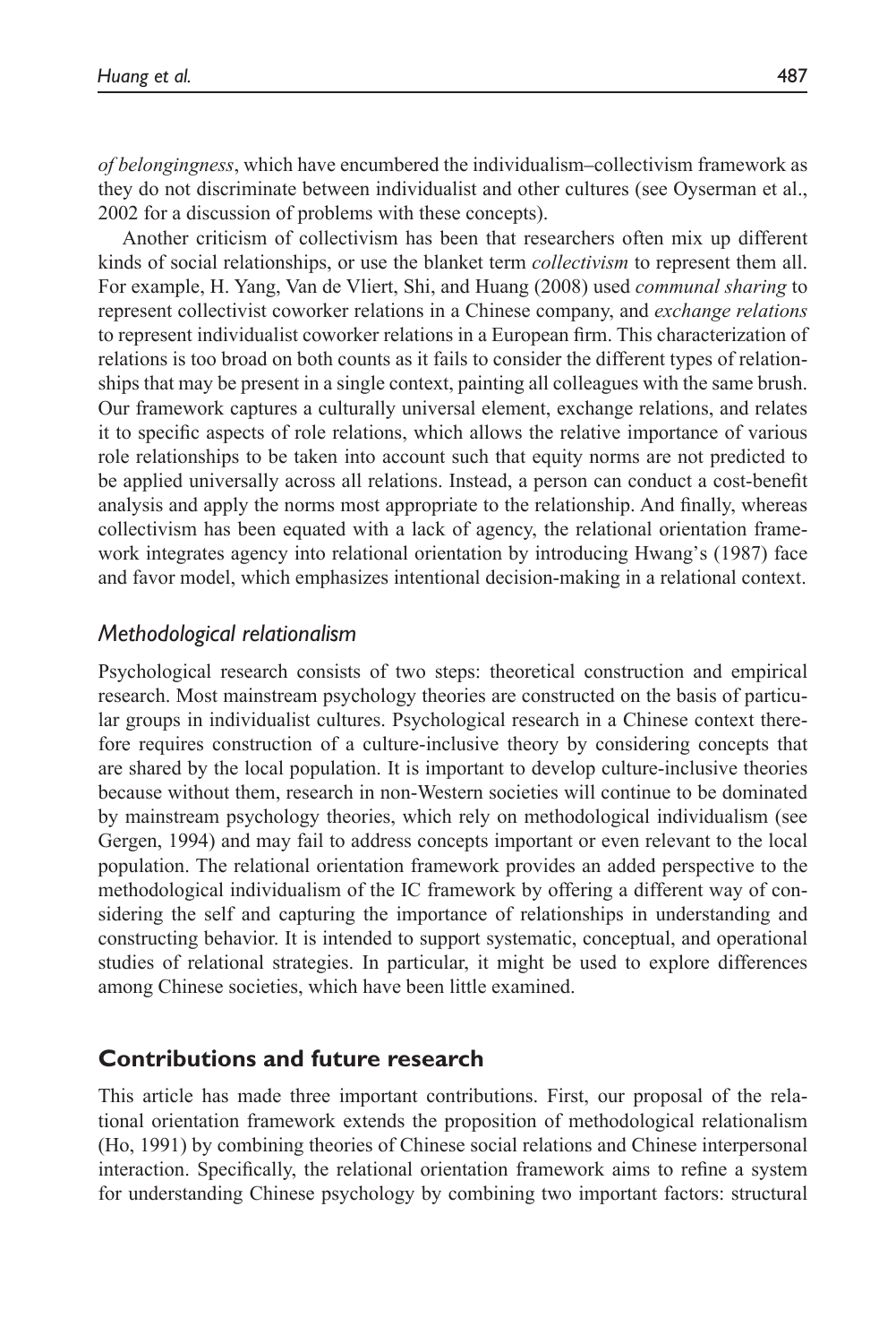and rational orientations. Second, the framework captures some important elements of collectivism while offering a potential solution to some of its main criticisms such as its lack of multi-dimensionality. It offers the possibility of a new avenue for exploring Chinese societies. Third, the framework directly addresses agency, a factor that has been neglected in previous measures of relationalism.

The need to identify the role of culture in the workplace led to the development of the IC paradigm and subsequent tools for capturing the impact of culture (Hofstede, 1980). Although the deficits of the current mainstream tools for measuring collectivism have long been recognized (Oyserman et al., 2002; Schimmack et al., 2005), there is not yet a satisfactory alternative to collectivism measures for capturing elements of non-Western cultures. We view the relational orientation framework as the first step in the development of a new tool that can capture important realities of Chinese relationships. The next step requires validation of the framework's dimensionality and validity in order to develop a measure to facilitate empirical research. If the factor structure of the relational framework can be validated to support development of a measure of relational orientation, it may improve on the concept of collectivism as a tool for understanding Chinese societies by leveraging the structural sociological approach of combining structural and rational models of human interaction instead of setting them in opposition to one another.

Although others have created measures of relationalism, they have been either designed by and for Westerners (e.g. Cross, Bacon, & Morris, 2000; Do Couto & Hennig, 2015) or designed as an individual personality difference measure with items selected to fit a particular research question (e.g. Leung, Chen, Zhou, & Lim, 2014; H. Yang et al., 2008). No measures of relationalism have included agency. Applying relationalism with an emphasis on both structure and agency as a methodological perspective for understanding Chinese culture may allow for greater insight into behavior and interpersonal relations in Chinese workplaces.

#### **Declaration of conflicting interests**

The author(s) declared no potential conflicts of interest with respect to the research, authorship, and/or publication of this article.

#### **Funding**

The author(s) received no financial support for the research, authorship, and/or publication of this article.

#### **References**

- Bedford, O., & Hwang, K. K. (2003). Guilt and shame in Chinese culture: A cross-cultural framework from the perspective of morality and identity. *Journal for the Theory of Social Behaviour*, *33*(2), 127–144 .
- Brewer, M. B., & Chen, Y. R. (2007). Where (who) are collectives in collectivism? Toward conceptual clarification of individualism and collectivism.*Psychological Review*, *114*(1), 133–151.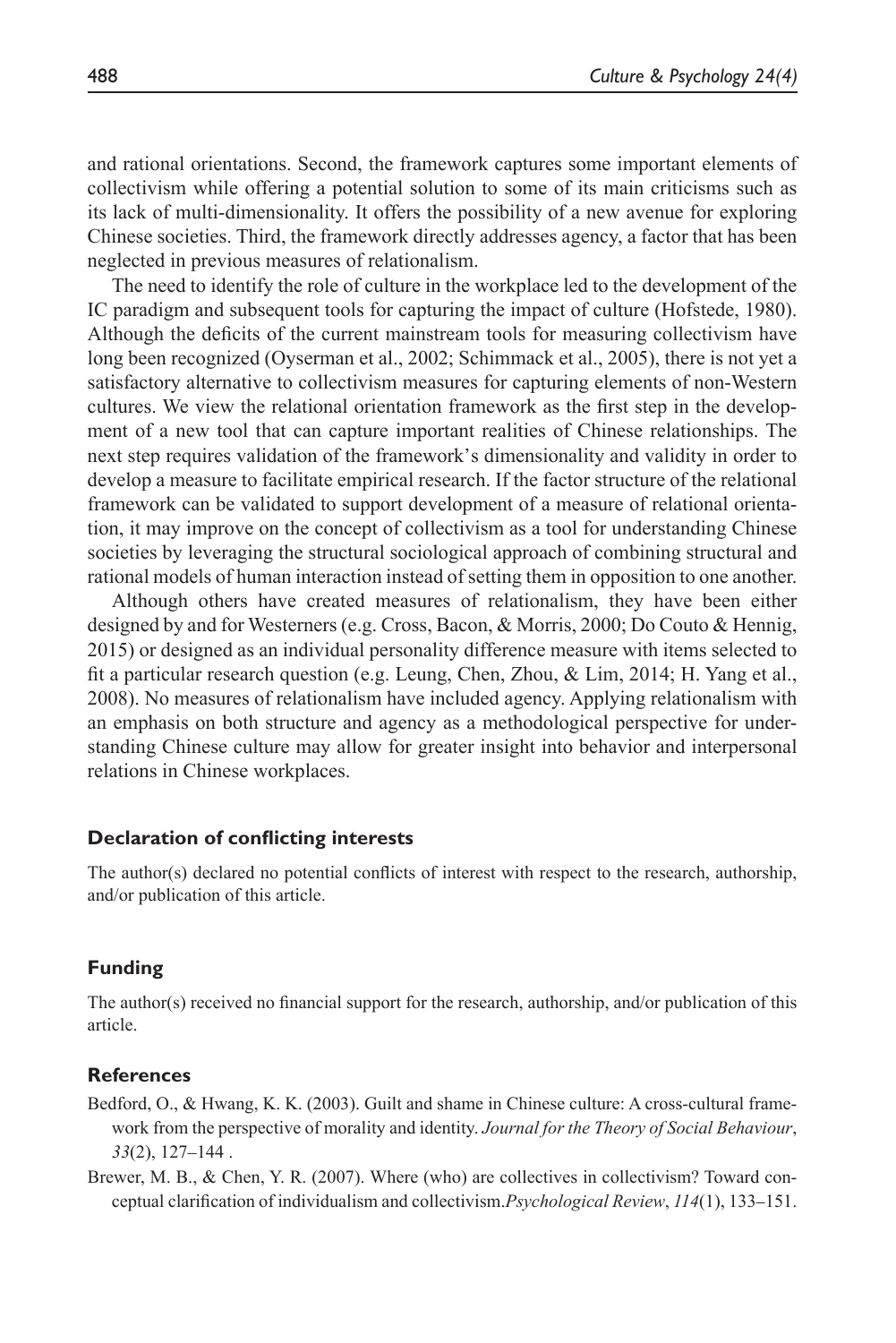- Cross, S. E., Bacon, P. L., & Morris, M. L. (2000). The relational-interdependent self-construal and relationships.*Journal of Personality and Social Psychology*, *78*(4), 791–808.
- Dien, D. S.-f. (1999). Chinese authority-directed orientation and Japanese peer-group orientation: Questioning the notion of collectivism.*Review of General Psychology*, *3*(4), 372–385. doi:
- Do Couto, L., & Hennig, K. H. (2015). Multiple facets of women's relational orientation and their role in the relationship formation process.*Personality and Individual Differences*, *77*, 137–142. doi:
- Durkheim, E. (1895/1938). *The rules of sociological method.* Glencoe, IL: The Free Press.
- Emirbayer, M. (1997). Manifesto for a relational sociology.*The American Journal of Sociology*, *103*(2), 281–317. doi:
- Fiske, A. P. (2002). Using individualism and collectivism to compare cultures–A critique of the validity and measurement of the constructs: Comment on Oyserman et al. (2002).*Psychological Bulletin*, *128*(1), 78–88.
- Fjneman, Y. A., Willemsen, M. E., Poortinga, Y. H., Erelcin, F. G., Georgas, J., Hui, C. H., & Malpass, R. (1996). Individualism-collectivism: An empirical study of a conceptual issue. *Journal of Cross-Cultural Psychology*, *27*(4), 381–402. doi:
- Gergen, K. J. (1994). *Realities and relationships*. Cambridge, MA: Harvard University Press.
- Giddens, A. (1984). *The constitution of society: Outline of the theory of structuration*. Conway, AR: UCA Press.
- Ho, D. Y. F. (1991). Relational orientation and methodological individualism.*Bulletin of the Hong Kong Psychological Society*, *26*/*27*, 81–95.
- Ho, D. Y. F. (1998). Interpersonal relationships and relationship dominance: An analysis based on methodological relationism.*Asian Journal of Social Psychology*, *1*, 1–16.
- Hofstede, G. (1980). *Culture's consequences*. Beverly Hills, CA: Sage.
- Horvath, P. (1998). Response to Maines & Haworth-Hoeppner: Agency, individualism, and collectivism as constructs for the social sciences and public policy.*Applied Behavioral Science Review*, *6*(2), 163–166.
- Huang, Y.-H. (2002). Revisiting relationship-orientation theory: An organization-public relationship perspective.*Indigenous Psychological Research in Chinese Societies*, *18*, 95–172.
- Hwang, K.-K. (1987). Face and favor: The Chinese power game.*The American Journal of Sociology*, *92*, 944–974.
- Hwang, K.-K. (2014). Culture-inclusive theories of self and social interaction: The approach of multiple philosophical paradigms.*Journal for the Theory of Social Behaviour*, *45*(1), 40–63. doi:
- Kagitcibasi, C. (2005). Autonomy and relatedness in cultural context: Implications for self and family.*Journal of Cross-Cultural Psychology*, *36*(4), 403–422. doi:
- Leung, K., Chen, Z., Zhou, F., & Lim, K. (2014). The role of relational orientation as measured by face and renqing in innovative behavior in China: An indigenous analysis.*Asia Pacific Journal of Management*, *31*(1), 105–126. doi:
- Miller, J. G. (2002). Bringing culture to basic psychological theory Beyond individualism and collectivism: Comment on Oyserman et al. (2002).*Psychological Bulletin*, *128*(1), 97–109.
- Mizruchi, M. S. (1994). Social network analysis: Recent achievements and current controversies. *Acta Sociologica*, *37*(4), 329–343. doi:
- Morling, B., & Lamoreaux, M. (2008). Measuring culture outside the head: A meta-analysis of individualism-collectivism in cultural products.*Personality and Social Psychology Review*, *12*, 199–221.